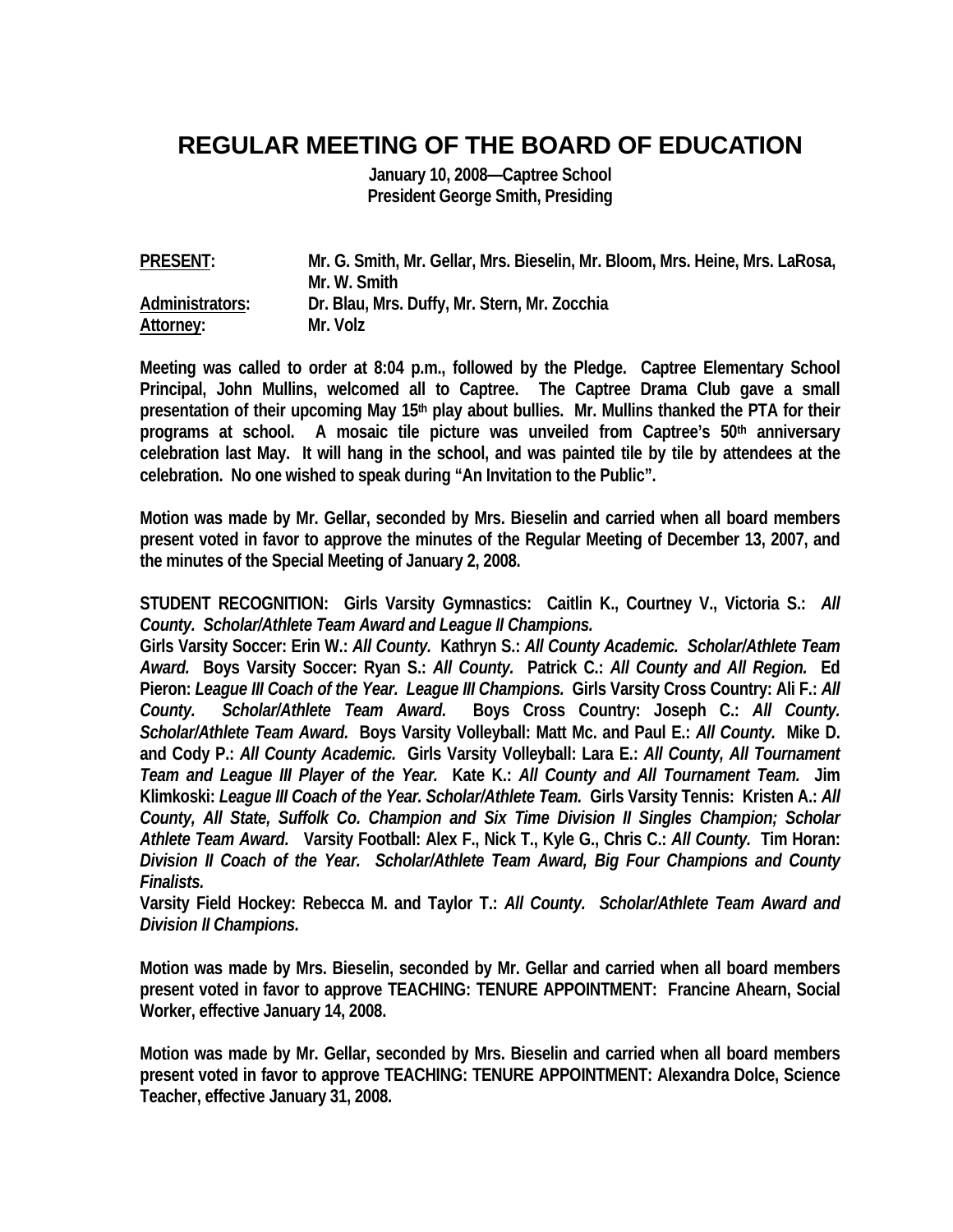**Page 2 Regular Meeting January 10, 2008** 

**Motion was made by Mrs. Bieselin, seconded by Mrs. LaRosa and carried when all board members present voted in favor to approve TEACHING: TENURE APPOINTMENT: Nicole Perperis, Health Teacher, effective February 2, 2008.** 

**Motion was made by Mrs. Bieselin, seconded by Mr. Gellar and carried when all board members present voted in favor to approve CLASSIFIED CIVIL SERVICE: PROVISIONAL APPOINTMENT: Maria Bacchi, Personnel Assistant, Confidential, effective January 11, 2008, \$41,000, District Office.** 

**Motion was made by Mrs. Heine, seconded by Mrs. Bieselin and carried when all board members present voted in favor to approve CLASSIFIED CIVIL SERVICE: LEAVE OF ABSENCE: Maria Bacchi, Personnel Transactions Clerk, Confidential, effective January 11, 2008.** 

**Motion was made by Mr. Gellar, seconded by Mrs. Bieselin and carried when all board members present voted in favor to approve CLASSIFIED CIVIL SERVICE: PROBATIONARY APPOINTMENT: Lisa Baynon, Part-Time Clerk Typist, effective January 14, 2008 (Step 1; Bayview; new position; grant money).** 

**Motion was made by Mr. Gellar, seconded by Mrs. Bieselin and carried when all board members present voted in favor to approve CLASSIFIED CIVIL SERVICE: PROBATIONARY APPOINTMENT: \*Christopher DeLuise, Peace Officer, effective December 17, 2007, \$17.50/hr (replacing E. Ginley, now a substitute).** 

**Motion was made by Mrs. Heine, seconded by Mr. Gellar and carried when all board members present voted in favor to approve CLASSIFIED CIVIL SERVICE: PROBATIONARY APPOINTMENT: Jacqueline Fetter, Part-Time Clerk Typist, effective January 14, 2008 (Step 1; Captree; new position; grant money).** 

**Motion was made by Mrs. Bieselin, seconded by Mrs. LaRosa and carried when all board members present voted in favor to approve CLASSIFIED CIVIL SERVICE: RESIGNATION: Paul Dougherty, Head Custodian, effective January 4, 2008.** 

**Motion was made by Mr. Gellar, seconded by Mrs. Bieselin and carried when all board members present voted in favor to approve CLASSIFIED CIVIL SERVICE: CHANGE IN STATUS: Vivian Volpe-Becker, Senior Account Clerk, Confidential, effective January 14, 2008 (Step 3; District Office; replacing F. Nodell, retired).** 

**Motion was made by Mr. Gellar, seconded by Mrs. Bieselin and carried when all board members present voted in favor to approve CLASSIFIED CIVIL SERVICE: CHANGE IN STATUS: Ralph Fabrizio, Acting Head Custodian, effective January 7, 2008 (Step 8; Westbrook; replacing P. Dougherty, resigned).** 

**Motion was made by Mrs. Bieselin, seconded by Mr. Gellar and carried when all board members present voted in favor to approve CLASSIFIED CIVIL SERVICE: SUBSTITUTE FOOD SERVICE WORKER (\$9.75/hr): \*Christine Nevola, effective December 17, 2007; \*Jennifer Sherman, effective December 14, 2007. Conditional pending fingerprint clearance**  $\sim$  **Conditional pending fingerprint clearance**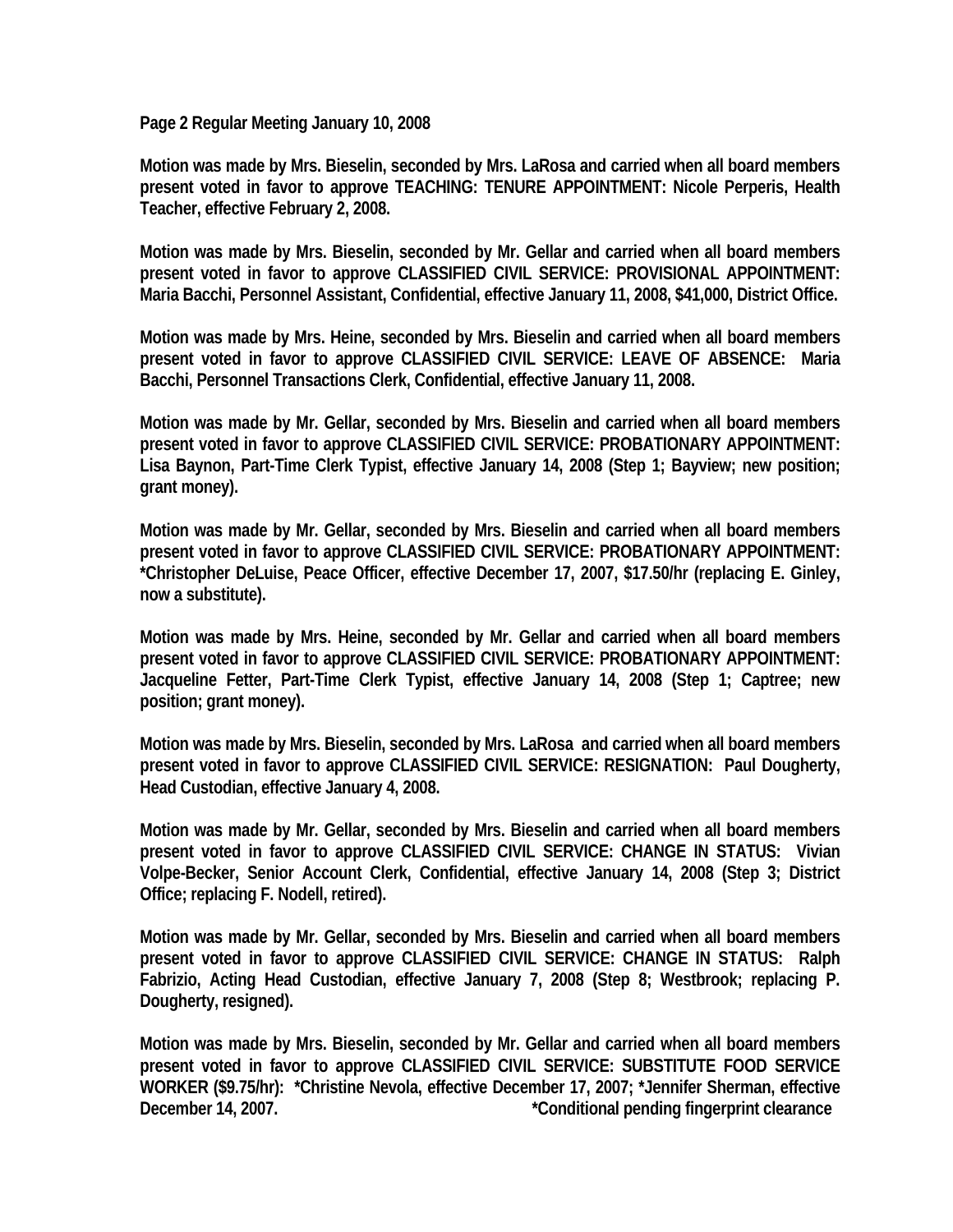**Page 3 Regular Meeting January 10, 2008** 

**Motion was made by Mr. Gellar, seconded by Mrs. Bieselin and carried when all board members present voted in favor to approve OTHER: SUBSTITUTE TEACHERS (\$105 per diem): Jennie Atkinson, effective December 13, 2007; \*Louis Ambrico, effective January 14, 2008,** *student teacher***; Kristen Amoia, effective January 30, 2008,** *student teacher;* **Brendan Ferry, effective January 3, 2008; David Schecher, effective January 2, 2008.** 

**CURRICULUM UPDATE: Mr. Stern reported that survey on private tutoring will be sent home next week and the week following. Also, a census verification mailing will be going out to all parents of students for verification of information in our system on students.** 

**The Finance Committee and Buildings and Grounds Committee held a joint meeting on 1/8, as reported on by Mr. Gellar. They received presentations of architectural firms. Final two firms will be interviewed on January 15. Once the interview process is completed, the Board will evaluate. Mrs. Heine mentioned that since the Finance Committee did not meet as usual to discuss financial matters, all her questions were answered via e-mail. She thanked fellow board members for meeting with architects and for their time. Mr. Smith said it would take 26 weeks for state approval process for the capital projects' architect, in order to maximize state aid. Mrs. LaRosa said the PAWS Annual Gala will be held on March 14 honoring Norm Wingert and Barbara McAteer. The Policy Committee did not meet. Motion was made by Mrs. Bieselin, seconded by Mr. Gellar and carried when all board members present voted in favor to table approval of Policy 6111-Notification of Arrest. A Second Reading was held tonight for Policy 2210 – Committees of the Board, Policy 5220 – District Investments and Policy 5520 – Extra Classroom Activities Fund. Copies were available to the public. Motion was made by Mrs. LaRosa, seconded by Mrs. Bieselin and carried when all board members present voted in favor to adopt these policies. The following committees did not meet: School Board/Student Liaison, Public Relations, and Audit Committee. Mrs. LaRosa reported on Committee on Special Education/Preschool Special Education, recommendations re: classification/placement/I.E.P. modifications of students as delineated: CPSE # 6427, 6170, 6405, 6461, 6464, 6460, 6426, 6422, 6453, 6365, 6459, 6094, 5932, CSE # 6139, 5872, 4354, 4213, 22582, 3915, 5625, 6265, 6117 5399, 5696, 5161. Mrs. Bieselin reported on Health and Wellness Committee meeting held 1/10. Their newsletter will be mailed soon with Fun-Run application in it. Volunteers are needed for the weekend events. Please call John Mullins at Captree. The committee is asking for contributions to support this weekend of events, due to loss of Compass grant. Mr. Gellar reported on Legislative Update meeting. A press conference was held to thank our local legislators for last year's state aid and to ask for their help again this year. Mr. Gellar also said a letter writing campaign to the Governor asking for more state aid is underway again. The district website has a copy of a letter to the Governor, which can be printed, signed and mailed. If letter is brought to the District Office by January 23, we will mail it. Mr. W. Smith added that there are conservative fiscal times ahead, and we need to do all we can to get our State aid.** 

**The Treasurer's Report for November was presented. The beginning balance was \$18,998,894.52; ending balance was \$9,598,176.90.** 

**Motion was made by Mrs. Heine, seconded by Mr. Gellar and carried when all board members present voted in favor to approve budget transfers.**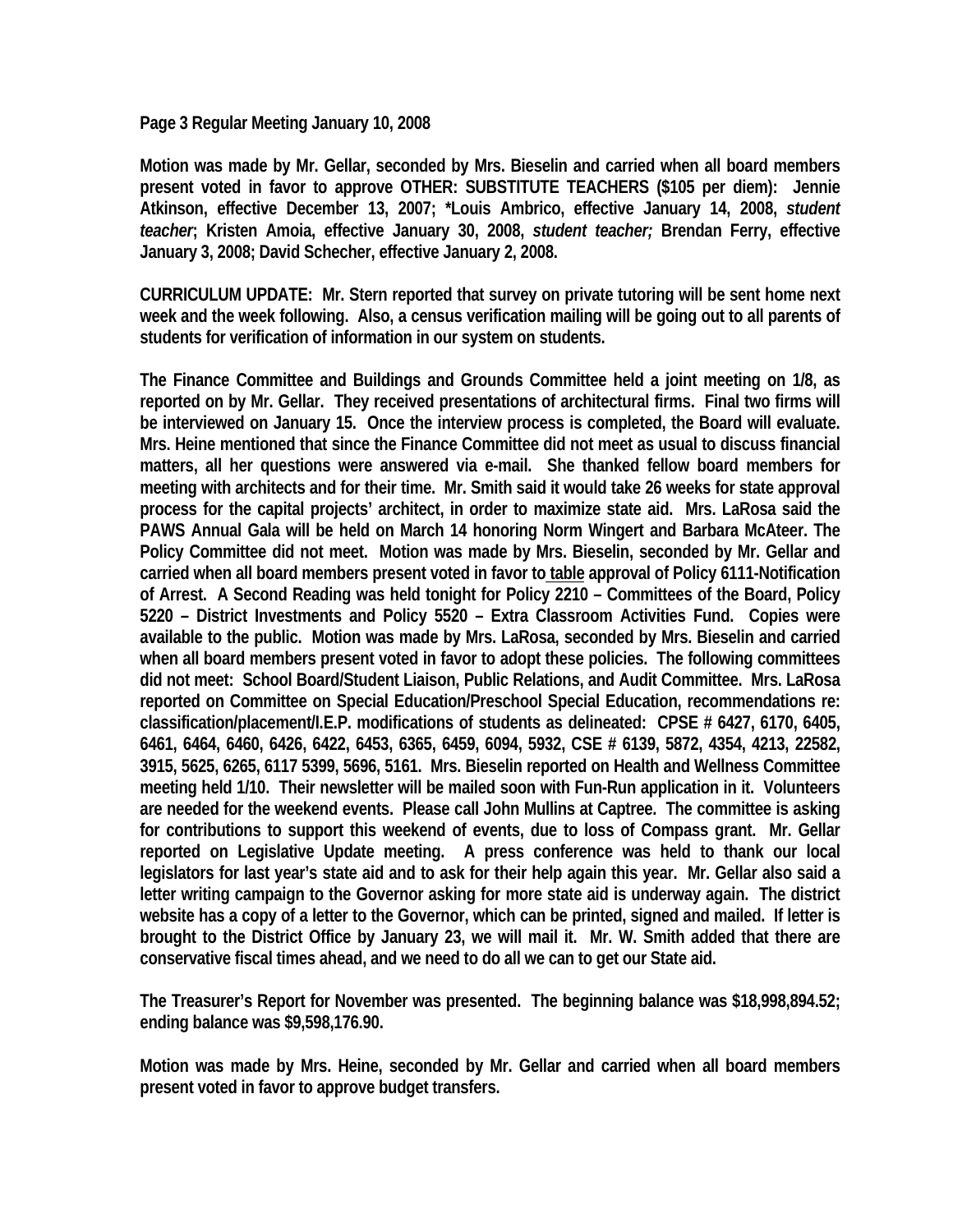**Page 4 Regular Meeting January 10, 2008** 

**Motion was made by Mrs. Bieselin, seconded by Mr. Gellar and carried when all board members present voted in favor to approve donation, with thanks, of additional funds, \$4,800, from Knights of Columbus, to the West Islip High School Varsity football program.** 

**Motion was made by Mr. Gellar, seconded by Mrs. Bieselin and carried when all board members present voted in favor to approve donation, with thanks, for Box Tops for Education, P.J. Bellew School, for \$691.34.** 

**Motion was made by Mrs. Bieselin, seconded by Mr. Gellar and carried when all board members present voted in favor to declare as surplus/excess/obsolete, the following: 1985 Chevy Van (VIN #2GFGG35FM1F4503115), 1988 Chevy Van (VIN #1GCGG35K8J177376), and a Traulsen six-door freezer, H.S., and to dispose of as Business Office sees fit.** 

**Motion was made by Mrs. Bieselin, seconded by Mr. Gellar and carried when all board members present voted in favor to approve the following tuition and health service payments: Sachem Central School District \$3,850.; Variety Child Learning \$55,698.; Deer Park UFSD (St. Cyril and Methodius School) 3 students @ \$673.97=\$2,021.91; East Islip UFSD (St. Mary's) 7 students @ \$572.78 = \$4,009.46; Commack UFSD (Jewish Academy of Suffolk Co.) 1 student @ \$423.78=\$423.78.** 

**Motion was made by Mrs. Heine, seconded by Mrs. Bieselin and carried when all board members present voted in favor to approve bids for Smallwares and Dairy. Smallwares bid was awarded to Blue Ribbon, Calico, Central Restaurant, New Paper and Chemical, One Way Supply for a total of \$627.64. Dairy bid was awarded to DiCarlo, Savory, TA Morris for a total of \$5,073.20.** 

**PRESIDENT'S REPORT: Mr. Smith wished everyone a Happy New Year. He mentioned interviews for capital project's architect.** 

**OTHER ITEMS FOR BOARD MEMBERS INFO: Mrs. Heine had questions re: Education Committee. Mr. Smith asked that she wait for Dr. Blau to formulate a plan for the committee. Mrs. Heine mentioned meeting with Mrs. Duffy on this coming Tuesday, with the head of the transportation department, and Mr. Gellar to discuss busing issue. She mentioned having the District Clerk track board member's informational requests from the administration, and keeping track of the board's open requests. Mr. Bloom inquired about professional service contracts.** 

**"An Invitation to the Public" was held, with 2 residents speaking. Subjects of concern have been recorded in log.** 

**Motion was made by Mrs. Bieselin, seconded by Mr. Gellar and carried when all board members present voted in favor to adjourn to Executive Session at 9:03 p.m. for the purpose of discussing personnel, negotiations and/or litigation.** 

**Meeting reconvened at 11:15 p.m. on motion made by Mr. Gellar, seconded by Mrs. Heine and carried when all board members present voted in favor.**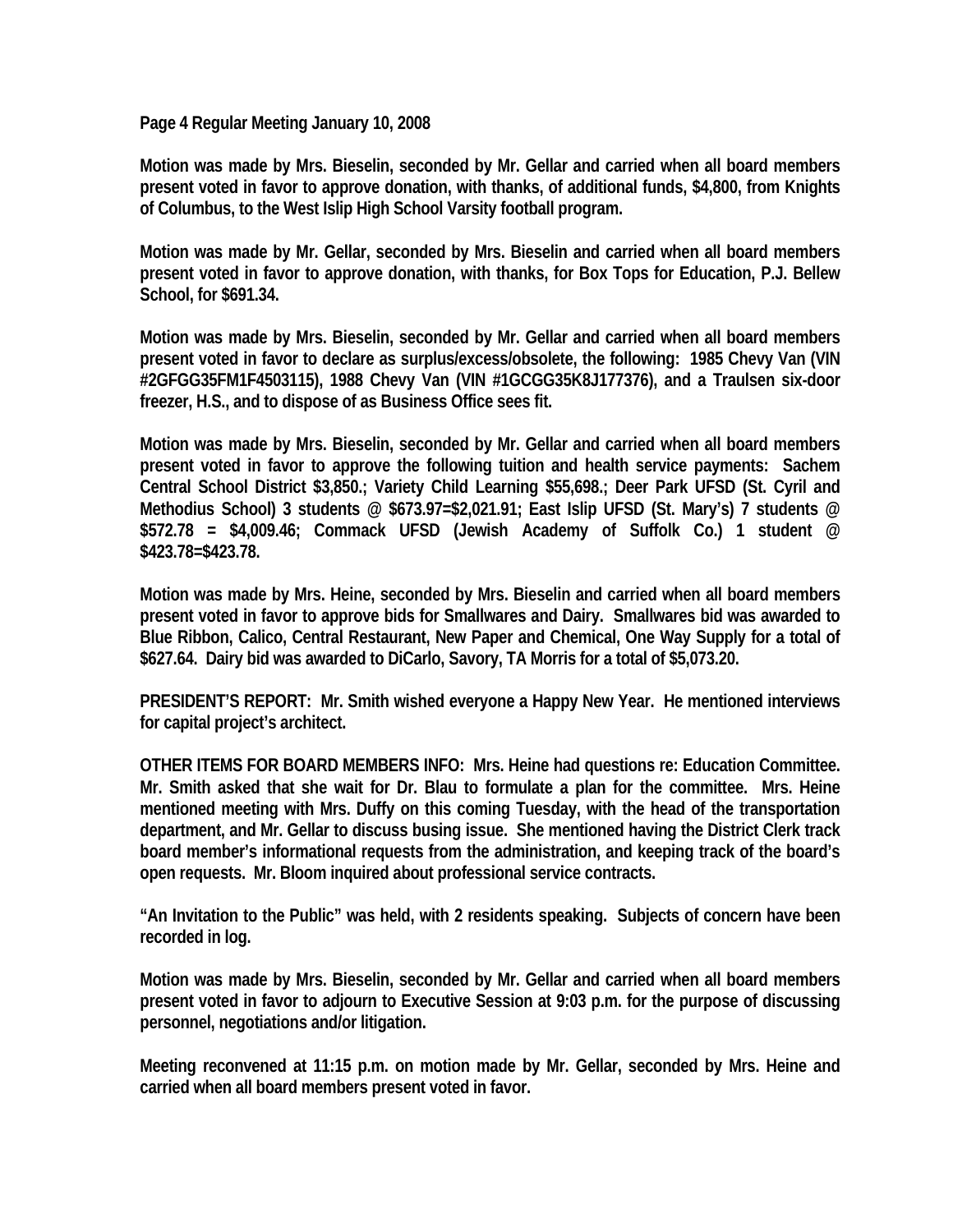**Page 5 Regular Meeting January 10, 2008** 

**Motion was made by Mr. W. Smith, seconded by Mr. Gellar and carried when all board members present voted in favor to approve resolution, re: Section 75 Charges: RESOLVED, disciplinary charges of misconduct and incompetence shall be filed and served against the employee named on confidential list as "Employee A" pursuant to Section 75 of the Civil Service Law. RESOLVED, that pending the hearing and determination of the disciplinary charges against the Subject Employee, said Subject Employee shall be suspended without pay for a period not exceeding thirty days commencing January 11, 2008. RESOLVED, that Benjamin Herzweig be appointed as the Hearing Officer to conduct the hearing required by Civil Service Law Section 75 and make a determination of the disciplinary charges against the Subject Employee, and to make a recommendation thereafter to the Board of Education.** 

**Meeting adjourned at 11:17 p.m. on motion made by Mr. Gellar, seconded by Mrs. Heine and carried when all board members present voted in favor.** 

 **Respectfully submitted by** 

 **Carolyn J. Cross District Clerk** 

**All correspondence, reports or related materials referred to in these minutes are on file in the District Office.**